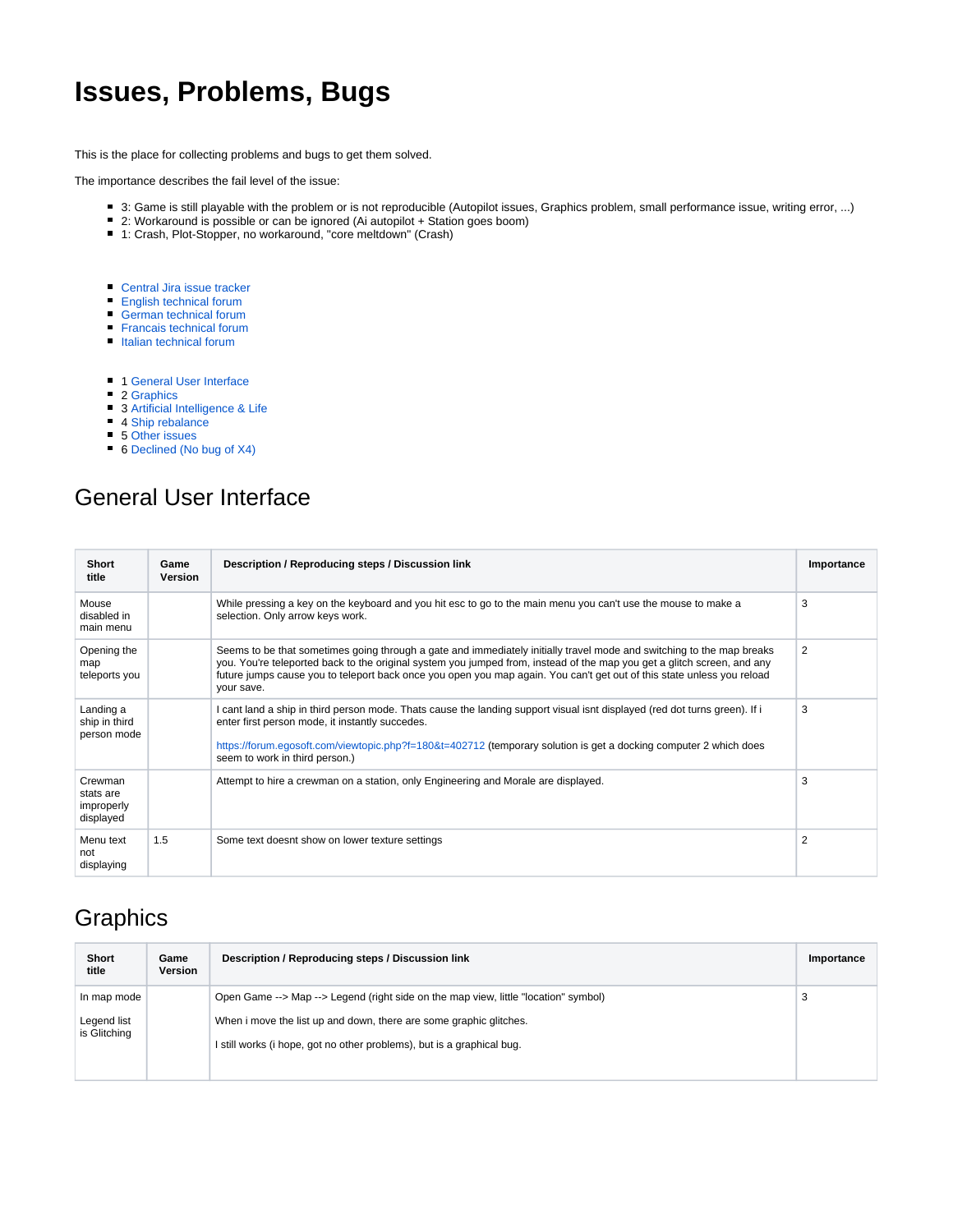| Ultra<br>widescreen<br>/Tutorial<br>does not<br>work      |     | When using a Widescreen format 5760x1080 (5900x1080) the tutorial (H) does not display though<br>the screen changes. It just does not display the menu. Other menu's are ripped or lost in the bezel of triple<br>monitor setups with bezel correction (the 5900x1080); It just ins't optimized yet. There is no menu scaling option or FOV<br>option available to correct for the widescreen. Mission briefings are not displayed. The plot cannot be finished in<br>widescreen (Mission from dataleak cannot be accepted, when the even happens the menus and save option become<br>unavailable, forcing the user to quit.) Workaround for now is to play the game on a smaller/single screen so the mission<br>briefings are displayed.                                                    | $\overline{2}$ |
|-----------------------------------------------------------|-----|-----------------------------------------------------------------------------------------------------------------------------------------------------------------------------------------------------------------------------------------------------------------------------------------------------------------------------------------------------------------------------------------------------------------------------------------------------------------------------------------------------------------------------------------------------------------------------------------------------------------------------------------------------------------------------------------------------------------------------------------------------------------------------------------------|----------------|
| Graphics<br>changes<br>can cause<br>UI and HUD<br>hangups | 1.0 | While changing from full screen to windowed mode while exiting a highway, upon reconnecting with game, the HUD is now<br>locked in saying my speed is 972m/s (just what i happened to be<br>going at the time, not significant) even when sitting still. The Map menu will incorrectly display menus and sometimes will<br>even show option which are not named but available to click. Changing to a different ship; the other ship's speed readout<br>works fine however upon changing back the speed readout is locked still. The map menu problem persist to other ships<br>however. Performing a restart seems to remedy, also garbled Text of the size and font as those seen in the Map Menu<br>when<br>selecting a station will appear near or over text menu's and hinder game play. | 3              |

# <span id="page-1-0"></span>Artificial Intelligence & Life

| Short<br>title                                  | Game<br><b>Version</b> | Description / Reproducing steps / Discussion link                                                                                                                                                                                                                                                                                                                                                                                                                                                                                                                                                                      | Importance                        |
|-------------------------------------------------|------------------------|------------------------------------------------------------------------------------------------------------------------------------------------------------------------------------------------------------------------------------------------------------------------------------------------------------------------------------------------------------------------------------------------------------------------------------------------------------------------------------------------------------------------------------------------------------------------------------------------------------------------|-----------------------------------|
| <b>Pilots</b><br>/autopilot<br>glitch           |                        | After purchasing ship [smallest courier] and pilot at argon prime wharf, send pilot to Silicon Refinery to buy wafers. While on<br>board with pilot to watch, the pilot flies into the station                                                                                                                                                                                                                                                                                                                                                                                                                         | (annoying)                        |
|                                                 |                        | and then glitches inside station through the hit box and cannot get out. Same thing with the teladi trading station in Grand<br>Exchange IV. Other AI ships are also getting stuck.                                                                                                                                                                                                                                                                                                                                                                                                                                    |                                   |
| Passeng<br>er Stuck<br>Outside<br>Ship          |                        | After completing a passenger mission, after the passenger got off, it got stuck to the end of the ladder and has been stuck<br>even while in space.                                                                                                                                                                                                                                                                                                                                                                                                                                                                    | (annoying)                        |
| Blackmar<br>ket 1st<br>mission                  |                        | After taking the mission, the bar disappears from any and all transporters, so the goods can't be purchased or delivered.                                                                                                                                                                                                                                                                                                                                                                                                                                                                                              | (mission<br>breaking)             |
| Autotrad<br>er does<br>not work                 | 1.10                   | cf. https://www.reddit.com/r/X4Foundations/comments/a2mtz2/autotrading is hilariously broken/ - Autotrading logic sells for a<br>loss to make shorter trips                                                                                                                                                                                                                                                                                                                                                                                                                                                            | 2                                 |
| <b>No</b><br>Enemies<br>after a<br>few<br>hours | 1.10                   | Enemies generate too little resources to stand against the faction snowball. Buff enemies!                                                                                                                                                                                                                                                                                                                                                                                                                                                                                                                             | 2 (core<br>system of the<br>game) |
| AutoTrad<br>ing<br>Ships<br>Become<br>Stagnant  | 1.3                    | Auto trading ships will one by one purchase wares and then be stuck holding those wares when an Non Player Ship (NPS)<br>sells to the intended destination before them. leading to a bunch of ships sitting around with full inventories of things like<br>missile components and sometimes even hull parts. The ships don't seem to recheck if there is an available sell point for what<br>is in their inventories and just idle around (to get picked off by pirates). having 100+ traders and going through batches of 20<br>every hour to manually sell these squirreled away goods is tedious and game breaking. | $\overline{2}$                    |

## <span id="page-1-1"></span>Ship rebalance

| <b>Short title</b>                                                          | Game<br>Version | Description / Reproducing steps / Discussion link                                                         | Importance |
|-----------------------------------------------------------------------------|-----------------|-----------------------------------------------------------------------------------------------------------|------------|
| Overall balance seems off                                                   | 1.32            | https://forum.egosoft.com/viewtopic.php?f=146&t=409037 and                                                | Annoying   |
|                                                                             |                 | https://www.reddit.com/r/X4Foundations/comments/a3q4ch<br>/analysis_a_comparison_of_x3_and_x4_argon_ship/ |            |
| Paranid ships are totally OP because of their huge<br>speed bonus           | 1.32            | https://forum.eqosoft.com/viewtopic.php?<br>f=146&t=408133&p=4795428&hilit=ship+rebalance#p4795428        | Annoying   |
| Drones are OP (on par with S class ships)                                   | 1.32            | https://forum.eqosoft.com/viewtopic.php?f=146&t=409037                                                    | Annoving   |
| Capital ships are underwhelming                                             | 1.32            | https://forum.eqosoft.com/viewtopic.php?f=146&t=407588&hilit=ship+rebalance                               | Annoving   |
| Fleets and wingmen basically unusable with missing<br>travel speed matching | 1.32            | https://forum.eqosoft.com/viewtopic.php?f=146&t=409037                                                    |            |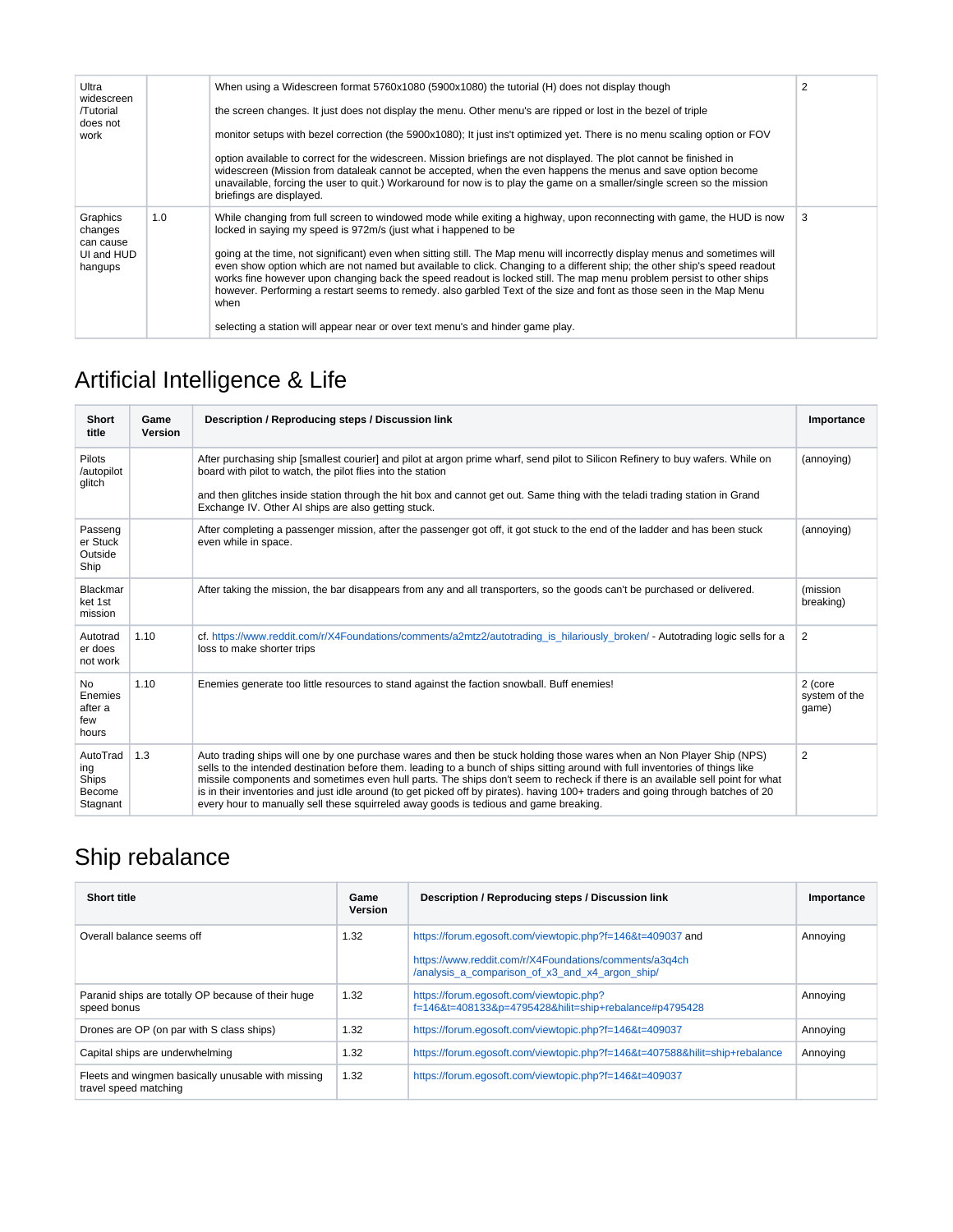| Launching and docking of ships and drones are WAY<br>too slow | 1.32 | https://www.egosoft.com:8444/confluence/pages/editpage.action?<br>pageId=76316982 |  |
|---------------------------------------------------------------|------|-----------------------------------------------------------------------------------|--|
|                                                               |      | -> A catapult start system or surface docking to speed up the process             |  |

### <span id="page-2-0"></span>Other issues

| <b>Short title</b>                                                                                                                      | Game<br>Version | Description / Reproducing steps / Discussion link                                                                                                                                                                                                                                                                                                                                                                                                                                                                                                                                                                                                                                                                                                                                                                                                                                                                                                                                                                                                                                                                                          | Importance              |
|-----------------------------------------------------------------------------------------------------------------------------------------|-----------------|--------------------------------------------------------------------------------------------------------------------------------------------------------------------------------------------------------------------------------------------------------------------------------------------------------------------------------------------------------------------------------------------------------------------------------------------------------------------------------------------------------------------------------------------------------------------------------------------------------------------------------------------------------------------------------------------------------------------------------------------------------------------------------------------------------------------------------------------------------------------------------------------------------------------------------------------------------------------------------------------------------------------------------------------------------------------------------------------------------------------------------------------|-------------------------|
| Uncontrollabl<br>e ship after<br>loading a<br>save.                                                                                     |                 | 2<br>When loading the game while the player is seated in the pilot chair, controls might not work. Workaround is to stand up<br>and sit down again.                                                                                                                                                                                                                                                                                                                                                                                                                                                                                                                                                                                                                                                                                                                                                                                                                                                                                                                                                                                        |                         |
| Highways -<br>Gate issue                                                                                                                |                 | Traveling through some highways may "teleport" you to another end of the universe. More information required / see in<br>forum.                                                                                                                                                                                                                                                                                                                                                                                                                                                                                                                                                                                                                                                                                                                                                                                                                                                                                                                                                                                                            | 2                       |
| Repairing<br>data leaks<br>destroys<br>them                                                                                             |                 | Occasionally for random reasons while you repair data leaks they all of a sudden get "destroyed" mid-repair process.<br>Repairing the leaks requires the repair tool and takes two click give or take, if you see a percentage going up your actually<br>hacking the node for a BP and if it fails the leak will blow up causing your mission to fail.                                                                                                                                                                                                                                                                                                                                                                                                                                                                                                                                                                                                                                                                                                                                                                                     | 3                       |
| Yaw and<br>Roll<br>currently not<br>customizable<br>on X-52 Pro<br><b>H.O.T.A.S.</b><br>(and<br>possibly<br>other H.O.T.<br>A.S setups) |                 | Yaw is always Z axis and Roll is always X axis on the X-52 Pro H.O.T.A.S. When the settings are changed, in control<br>options, they either do nothing or are combined with the factory settings. This means that if you want to twist the flight stick<br>left (Z axis -) to turn left, the ship will always roll left regardless of your settings being programmed to turn. Additionally, if<br>you want to tilt your flight stick left to roll the ship left, which makes a whole lot of sense, the ship will always turn left.<br>There is currently no way to undo this setting. If you try to set the digital functions for "Z axis -" to be turn left and "Z axis +"<br>to be turn right, then set "X axis -" to roll left and "X axis +" to roll right, the ship will combine the settings together on you<br>even though the analog controls are unmapped after doing this. For example, you twist the flight stick left and the ship both<br>turns and rolls left simultaneously. Leaning the stick left also has the same exact effect. I have spent several hours trying<br>to remedy this and have been unable to find a fix. | 2                       |
| Game<br>hangs on<br>autosave                                                                                                            |                 | please advise techie_man123@yahoo.com where are the friggen patches dudes!@!!!                                                                                                                                                                                                                                                                                                                                                                                                                                                                                                                                                                                                                                                                                                                                                                                                                                                                                                                                                                                                                                                             |                         |
| Data leak<br>repairs lead<br>to mission<br>failure                                                                                      | 1.10            | After accepting data leak repair mission from Teladi Trading Guild, in this case "Maintain Satellite Network", I successfully<br>repair the data leak "Debris Object" and subsequently fail the mission since 'the object' was destroyed. I assume this is<br>related to the object being linked to the mission and, since its debris, it being removed upon reaching 100% health. Edit<br>from other: if you have researched BP hacking the% going up is your hack and if it fails you fail the mission as the node<br>will blow up. remember to use the repair tool on the leaks it take few seconds and you don't have to be on top of it to use it!                                                                                                                                                                                                                                                                                                                                                                                                                                                                                    | 1 (mission<br>breaking) |
| Trade item<br>'delivery<br>missions'<br>cannot be<br>completed                                                                          | 1.10            | Reproducibly, upon approaching the station where a trade item ought to be delivered to, the mission fails as "the contact<br>was killed". - Incorrect spawning of contact, maybe?                                                                                                                                                                                                                                                                                                                                                                                                                                                                                                                                                                                                                                                                                                                                                                                                                                                                                                                                                          | 1 (mission<br>breaking) |
| Ship layout<br>preset<br>doesn't save<br>the crew<br>changes.                                                                           | 1.10            | Create a new layout, save it and then add crew and save again. Then switch to other preset and change back to your<br>custom preset. The crew will not be mentioned in the layout. This is probably a bug.                                                                                                                                                                                                                                                                                                                                                                                                                                                                                                                                                                                                                                                                                                                                                                                                                                                                                                                                 | 2                       |
| Missing<br>encyclopedia<br>entries                                                                                                      | 1.10            | All the factions are labeled "No information available", and many ships as well. These would be very useful for making<br>sense of the world around us I have no idea who these factions are or their relation to each other.<br>https://forum.egosoft.com/viewtopic.php?f=180&t=403873 (maybe replace this link to another unlocked)                                                                                                                                                                                                                                                                                                                                                                                                                                                                                                                                                                                                                                                                                                                                                                                                      | 3                       |
| Teladi Trade<br>guild:<br>problematic<br>Obstacles<br>mission.<br>Part Fatal<br>extraction.                                             | 1.20            | supposed to be extracting (reclaming) a derelict, think its either a M or L trader. Objective is to find the jumpsuit airlock and<br>scan, there are no indicating sounds and have searched the whole ship and even clipped into it to try to find the item to<br>scan and can find none. Even flew around the ship think you had to repair something first but that starts going into making<br>the task very unclear. Either way there was no possible way (that i know of) to reclaim the ship breaking the mission.<br>Edit: attempted another reclaim mission with the trade quild same problem you find the space suit entry check, game does<br>nothing, there are no sound prompts etc. except the the message is now change to suit scanner mode Have been in<br>scanner mode the whole time have looked everywhere, next selected the ship and used the scan menu item, does a green<br>ish scan then shows blue also does nothing.                                                                                                                                                                                              | 1(mission<br>breaking)  |
|                                                                                                                                         |                 | You have to use marines to Board the ship in Boarding pods if it is M or larger. (as of 1.2) the game and tutorial do not<br>cover this, there is a bug where the boarding pod wont board if you are there, i have to leave the sector to get my marines<br>to actually take the ship.-Hellguard3                                                                                                                                                                                                                                                                                                                                                                                                                                                                                                                                                                                                                                                                                                                                                                                                                                          |                         |
|                                                                                                                                         |                 | This was a bug that was fixed in the 1.20 patch, where the quest gave specific commands to take over the vessel. No<br>marines are required.                                                                                                                                                                                                                                                                                                                                                                                                                                                                                                                                                                                                                                                                                                                                                                                                                                                                                                                                                                                               |                         |